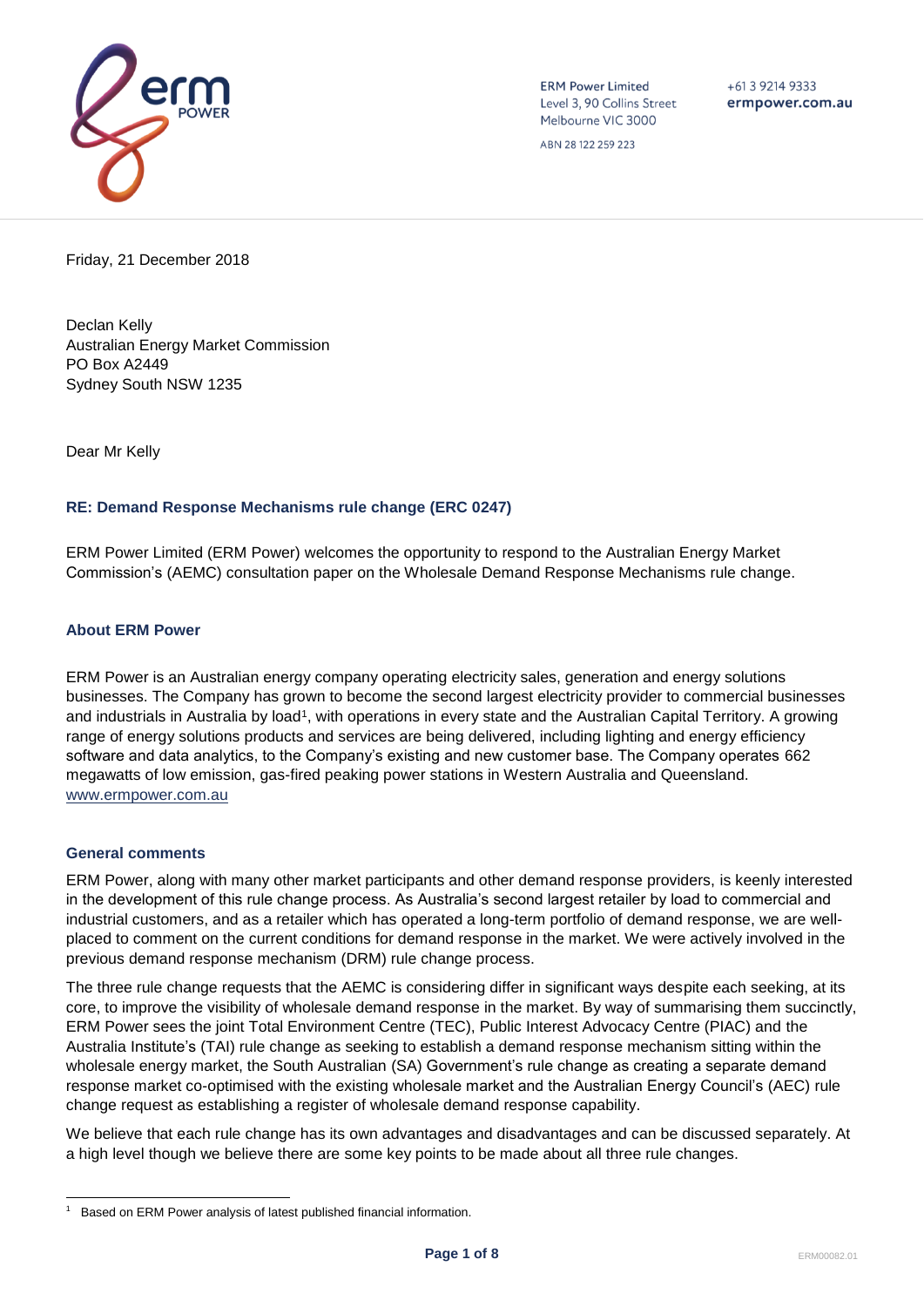

Firstly, the AEMC notes that the rule changes are designed to address the following issues:

- *"the interaction between most consumers and the wholesale market is managed directly by a retailer, and so if the retailer doesn't offer a demand response product then consumers have no incentive to change their consumption*
- *difficulties for third party demand response providers to provide demand response products to consumers, either because of commercial barriers to enter the retail market, or difficulties gaining and maintaining the value of wholesale demand response."<sup>2</sup>*

We challenge the assertion that there are difficulties in providing demand response to consumers either because consumers are reliant a retailer offering a demand response service or that third parties face barriers in providing these services to consumers. ERM Power is not alone in being a retailer that offers demand response to its customers. The AEMC's consultation paper notes that along with ERM Power, Powershop, Flow Power and Amber Electric are all offering demand response products to their customers.<sup>3</sup> Zen Energy also claims to offer demand management capabilities to their customers.<sup>4</sup> We are aware that other retailers, including the large incumbents, also offer demand response products. It is clear the demand response market is active and growing. There would not, therefore, appear to be any barriers relating finding demand response offers in the market.

Additionally, the AEMC identified the following claim from the AEC in its rule change request:

*"a key concern of demand response providers is that their investments (for example, in equipment to [facilitate] demand response) are at risk of becoming stranded should their customers change retailers, as a subsequent retailer may decide not to continue with the previous retailer's existing demand response arrangement."<sup>5</sup>*

ERM Power believes that this is not indicative of a risk of stranded assets so much as one of information asymmetry. Large customers and their brokers (or advisers) need to be aware of how retailers treat demand response and factor this is as part of any negotiations when changing retailers. To the extent that they are considering demand response as separate to energy costs rather than as a comprehensive offering, then educating consumers about this is what is needed.

Furthermore, the AEMC notes that TEC, PIAC and TAI argue that:

*"there are [commercial] barriers to developing the required partnerships between retailers and demand response providers, which has contributed to a sub-optimal level of demand response in the NEM in comparison to other energy markets."<sup>6</sup>*

This claim warrants careful consideration. Firstly, it assumes that partnerships between retailers and demand response providers is a necessary part of any demand response initiative. In our experience we have seen no evidence that separate agreements with demand response service providers (DRSPs) will add or create value. ERM Power currently has commercial arrangements with several demand response aggregators to recruit and remotely control customer demand response. The arrangements have been meaningful and agreeable to all, including customers. We have seen no evidence of the alleged additional value that would come from providing a DRSP, or similar, with its own market status.

The second assertion that requires analysis is that there is a sub-optimal level of demand response in the NEM compared to other markets. Comparisons with other markets are difficult given that different market design choices (energy-only vs capacity, gate-closure times, market price caps, length of settlement intervals etc.) will influence

l <sup>2</sup> AEMC, Wholesale Demand Response Mechanisms Consultation Paper, November 2018, p ii.

 $3$  AEMC, op. cit. p 25.

<sup>&</sup>lt;sup>4</sup> Zen Energy[, Renewable Energy for large Businesses.](https://www.zenenergy.com.au/commercial/renewable-energy-for-large-businesses/) Accessed 14 December 2018.

<sup>5</sup> AEMC, op cit., p 10.

<sup>&</sup>lt;sup>6</sup> Ibid.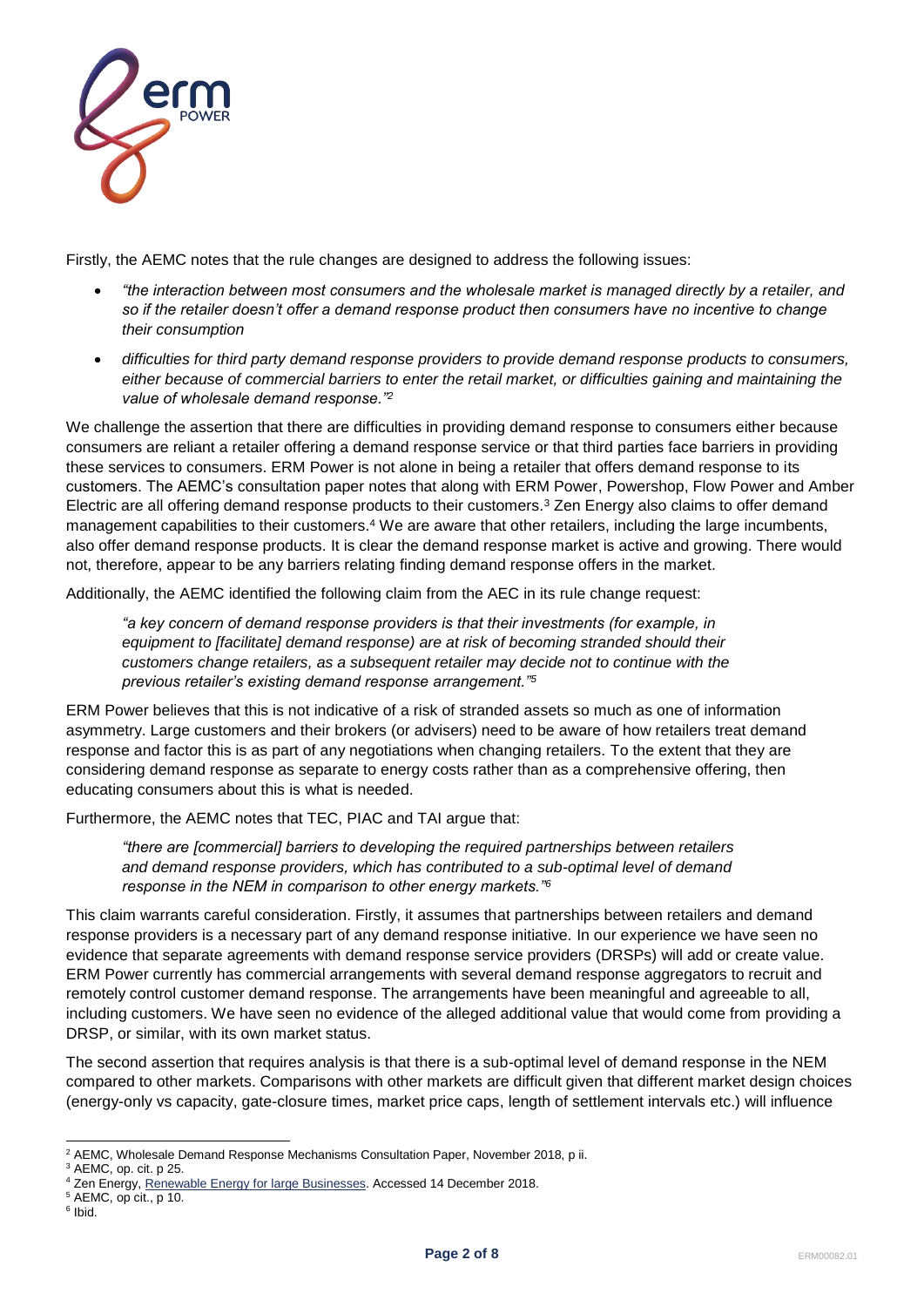

what the optimal value of demand response is. Market dynamics such as price volatility, the supply-demand balance and competition will further impact how demand response can compete against other forms of generation.

ERM Power disputes the claim that the level of demand response in the NEM is sub-optimal. The major challenge is determining how much demand response is active in the NEM. The range of figures available makes it difficult to provide a clear figure, nor is it possible to definitively say what the optimal amount of demand response is.

AEMO's modelling for the Integrated System Plan includes a perspective on the scale on demand response available in the market already. The assumptions book contains forecasts for demand side participation under a range of scenarios. The modelling for all scenarios assumes that there was 428 MW of demand response in summer 2017-18, and 371 MW in winter 2017 across the NEM at different price thresholds in the wholesale market.<sup>7</sup> In contrast, AEMO's Electricity Forecasting Insights Update from March 2018 uses a figure of 278 MW in summer and 221 MW in winter.<sup>8</sup> AEMO also has data available on available demand response through its demand side participation information portal, which is not publicly available at this time.

Of course, not all demand response is active based on wholesale prices. In 2017-18 AEMO procured 844 MW of off-market demand as part of the Reliability and Emergency Reserve Trader mechanism. Clearly, demand response is available and entering into arrangements now, absent a demand response mechanism. Whether this is the optimal amount of demand response is not the issue of this rule change.

Indeed, the economics of demand response are complex. To benefit, a customer generally (but not necessarily) needs to reduce demand at times of high wholesale prices with either the retailer or the customer having an exposure to the spot price. When prices volatility is high there is a strong case for demand response. Yet, as demand responds, volatility should decline, thereby reducing the incentive to engage in demand response.

Furthermore, retailers seek to minimise their exposure to high spot prices by entering into hedging contracts. Depending on the types and volumes of contracts they use, and the demand of their customers, the economic case for demand response may not exist for the retailer. For a third party to insert itself into the dynamic between retailers and customers, they would need to either have some exposure to the spot price (and take on the associated financial risk) and a way to manage this. That could be by taking a sizeable share of the value of any demand response. This would almost certainly erode the value proposition for the consumer providing the service.

Several of the NEM states have undergone long periods without market volatility, largely due to falling energy demand and an oversupply of generation. Naturally during these periods of oversupply, the economic reward able to be offered to customers will be lower – this is demonstration of market economics at play, not evidence that retailers are not offering commercially competitive demand response terms.

ERM Power's experience as a demand response aggregator is that customers tend to prefer to be called to curtail load less frequently and with high certainty regarding start and finish times; the ability to contract with fast-start at call demand response is not common and most demand response requires a time delay period in initiation. NEM pool prices can be difficult to predict, therefore a higher value is placed on demand response capability that can be initiated instantly via remotely controlled technology, relative to capability that requires manual intervention and advanced notification. Once five-minute settlement begins in 2021, fast-start demand response will face a natural advantage, with delayed-start demand response unlikely to be able to take advantage of five-minute price spikes.

The ability of demand response to assist retailers and large users comply with their obligations under the Retailer Reliability Obligation (RRO) will also provide an incentive for demand response. Given the likelihood of a gap period being a defined set of trading intervals over a short period it will also enable much of the delayed-start demand response discussed above to be rewarded for its schedulable nature, as opposed to the fast-start demand response which will benefit more from price spikes.

l

<sup>7</sup> ERM Power analysis of AEMO 2018 Integrated Systems Plan Workbook.

<sup>&</sup>lt;sup>8</sup> AEMO[, Demand Side Participation.](https://www.aemo.com.au/Electricity/National-Electricity-Market-NEM/Planning-and-forecasting/Electricity-Forecasting-Insights/2018-Electricity-Forecasting-Insights/Demand-Side-Participation) Accessed 14 December 2018.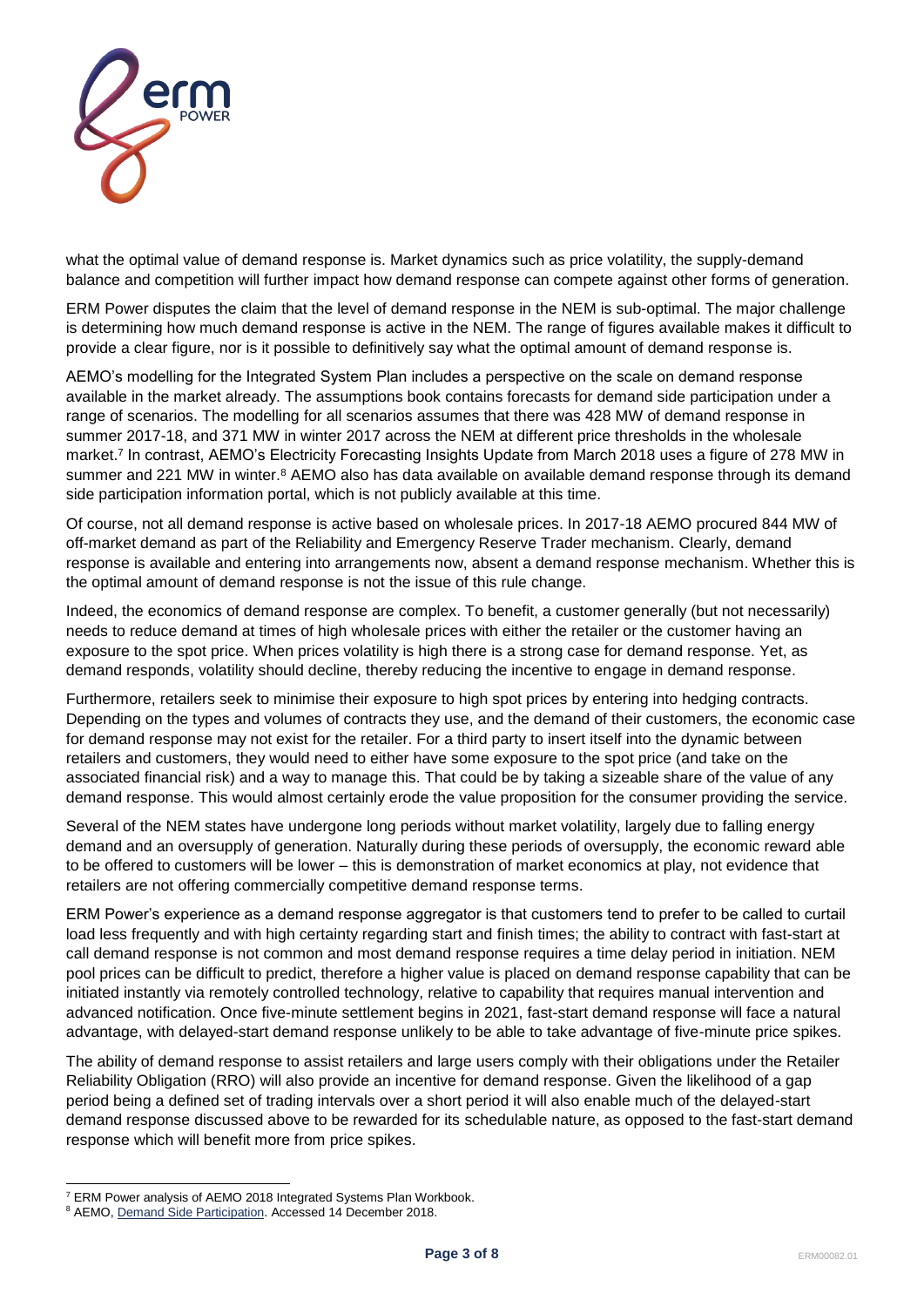

While the rule changes largely focus on demand response for large customers, there is some discussion around demand response offering being extended to small customers over time. Aggregation could play a role in achieving this. Yet, we notice that the AEMC, TEC, PIAC, TAI and the SA Government have not discussed one of the existing opportunities for demand response for small customers: time of use tariffs. Time of use tariffs are already available to small customers, yet uptake has been small. Customers would be able to benefit by lowering demand during peak periods and shifting consumption to other times of the day. While it may be a fairly blunt tool to encourage demand shifting, a demand response mechanism is not needed for this to occur.

In summary, ERM Power does not believe that there are barriers to demand response participating in the NEM. To the extent that barriers do exist, we contend that they largely relate to information asymmetry, economics and competing uses for demand response. The joint TEC, PIAC and TAI rule change and the SA Government's rule change will not address these challenges.

## **Baselines**

The development and assessment of load against baselines is one of the most challenging and enduring issues for any demand response mechanism. Indeed, in its final determination on the previous DRM rule change request, the AEMC found that:

*"baseline consumption methodologies, in which being able to establish a baseline that accurately reflects consumption absent demand response can be challenging and costly if inaccurate."<sup>9</sup>*

ERM Power does not consider that the development of baseline consumption methodologies has evolved significantly in the two years since the AEMC made this statement. We also note that none of the rule changes, and in particular, the TEC, PIAC, TAI and SA Government rule changes, contained very limited discussion of baselines in their proposals. If anything, the falling prices and growing market for battery storage has made baseline development more complex.

If batteries are charged prior to a demand response event and then dispatched, they could, depending on how baselines are established, claim to have reduced load by double the actual amount provided. For this reason, ERM Power contends that demand response of any variety, but especially behind the meter generation, be separately metered.

They key challenge in designing baselines remains understanding what a customer's intentions are and would have been. Some demand with relatively stable demand such as data centres or aluminium smelters could in theory have a baseline established with little risk. But the demand of other customers is inherently uncertain. There are myriad ways to game baselines depending on the way they are set: a baseline set by usage in the period immediately prior to a demand response notice can be gamed by running equipment harder, such as by turning on chillers or pre-cooling or heating areas, or increasing consumption in other ways; demand could be shifted from one NMI to another; behind the meter generation such as battery storage could be dispatched; or embedded solar could even be switched off to create an artificially higher baseline.

On the other hand, baselines established using longer term consumption data may not reflect the realities of current operations – demand may be generally lower due to investments in energy efficiency, new equipment or a business downturn. It is virtually impossible to know precisely what demand *would have* done in the absence of demand response.

One potential third party provider of demand response, EnerNOC made this clear in its submission to the AEMC's consultation paper on the demand side obligations to bid into central dispatch rule change arguing that demandside bidding was impractical even for demand response type load:

l <sup>9</sup> AEMC, 2016, Demand Response Mechanism and Ancillary Services Unbundling Rule Change Final Determination.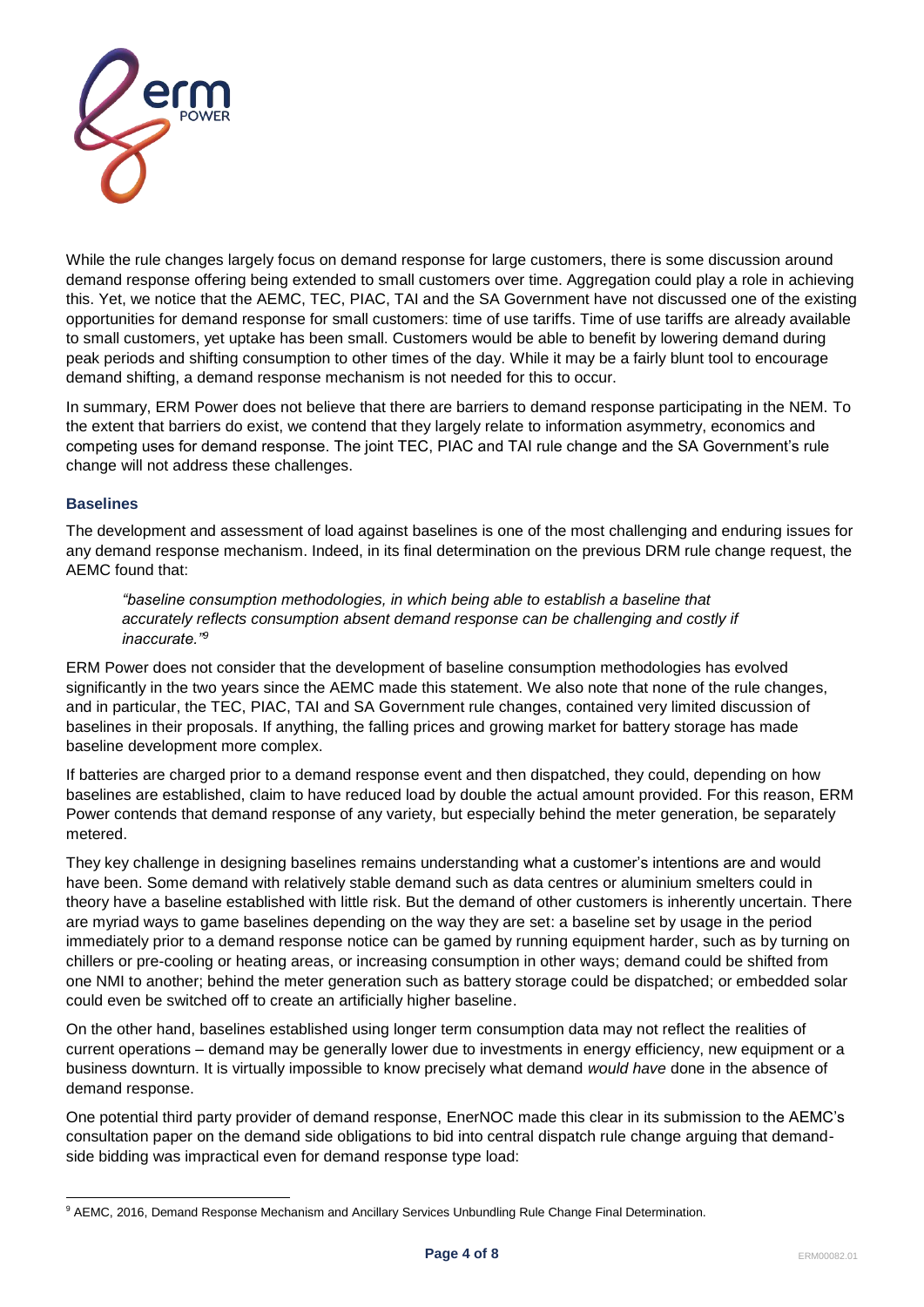

*"The loads that can be controlled (the ones that are possible to use for DR), can be difficult to predict, and have limitations such as notice period requirements, limited dispatch duration, consecutive dispatch etc.*" 10

Baselines are central to the development of any demand response mechanism. As such, it is crucial that the AEMC consider them at this juncture. The development of baselines also interacts with how demand response is scheduled.

# **Scheduling**

ERM Power notes the intent of all three rule changes to require demand response to be scheduled. We consider this to be an important part of any demand response mechanism. Consumers as a whole will see greater benefits if demand response is able to contribute to the price-setting process rather than simply responding to price spikes that have already occurred.

The AEMC asks about how compliance with dispatch instructions should be considered as part of scheduling. This is an important and interesting issue. Compliance with dispatch instruction is essential to the secure operation of the power system, according to the AER's 2016 compliance with dispatch instructions, offers and bids compliance bulletin. The AER goes on to say:

*"Failure to accurately represent capability or follow dispatch instructions distorts market forecasts and outcomes and inevitably affects other market participants in the NEM."*

While we agree with these statements, a strict compliance regime may place too great a burden on some demand response and in fact create a barrier to participation. We consider that any scheduling of demand response does need to allow for some variability in the demand of demand response providers.

Adopting the AEC's registry rule change, with a review after several years would provide some data on the extent to which demand response providers have complied with dispatch instructions and whether a strict approach is even necessary. If demand response as an aggregate responded in a way that closely matched its scheduled instructions, then there may be no need for strict obligations. However, if demand response regularly failed to deliver what it was scheduled to, then there would be a good case to require closer adherence to dispatch instructions.

The AEMC has made a strong case around the nature of how demand response should bid into the market, by indicating it would prefer bidding as load rather than as "negawatts". The AEMC's arguments appear sound but may not work in all situations, particularly for behind-the-meter generation which acts as a generator rather than as load (though it could also be used to keep load at scheduled levels).

Should demand response be dispatched as load rather than "negawatts" then there is the question of how a DRSP or other participant would be rewarded with the spot price. Would it receive the spot price multiplied by the difference between the baseline value and scheduled demand, subject to actual demand meeting its scheduled demand? This scenario is marginally different from a situation where the provider receives the spot price multiplied by the difference between the baseline demand and the actual demand during the demand response event. This will influence settlement values in the NEM.

Decisions on scheduling will influence the allocation of risks in the market. If a DRSP or demand response aggregator is not exposed to the risks, such as high spot prices, of not delivering what was scheduled or bid, then those risks are simply transferred elsewhere in the market, such as existing retailers. This will inevitably lead to consumers facing higher prices in order to manage this risk.

l <sup>10</sup> Enernoc, Submission to AEMC's Demand side obligations to bid into central dispatch rule change Consultation Paper, 2015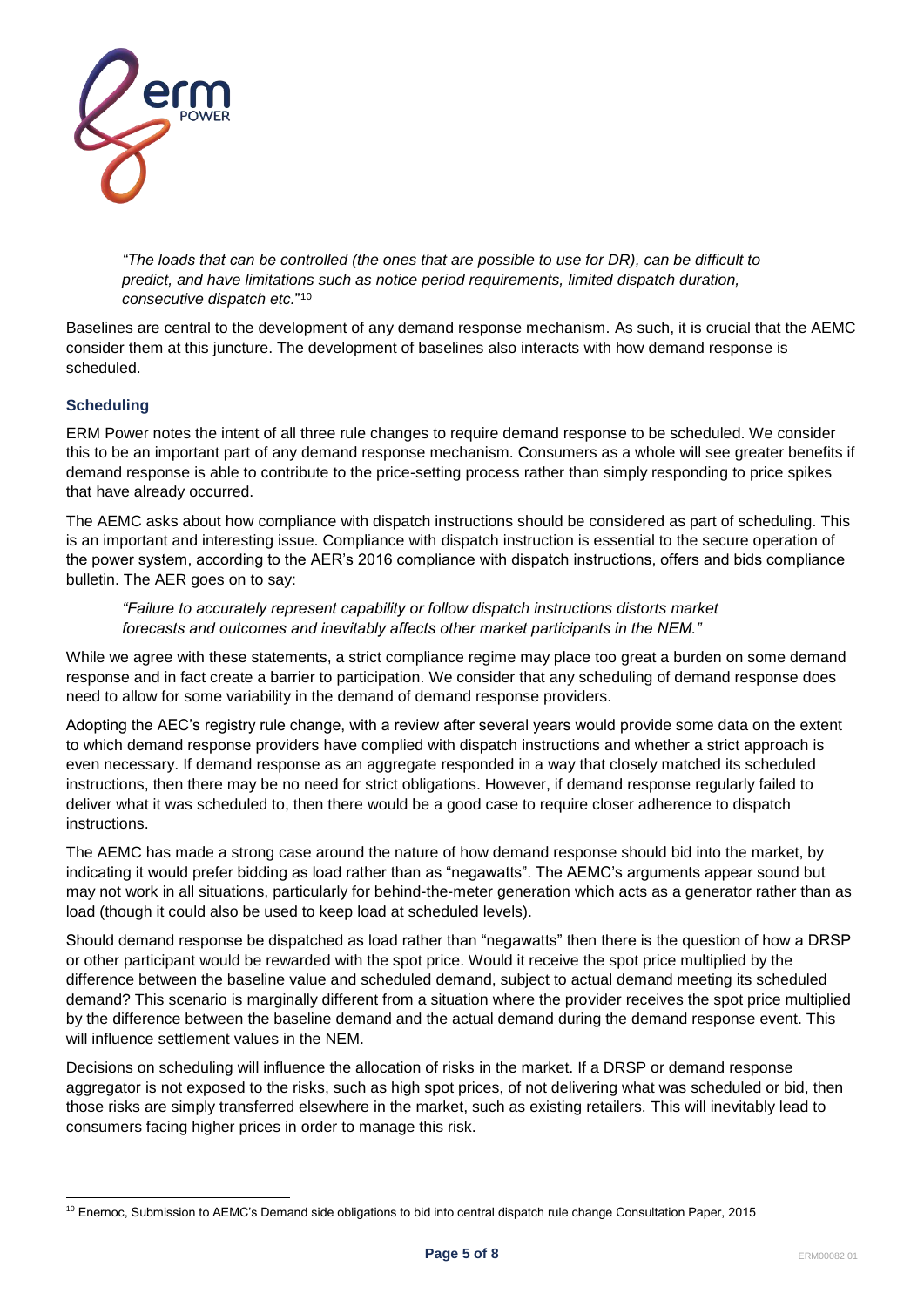

## **TEC, PIAC, TAI rule change**

ERM Power considers that the key issues to discuss around the mechanism of this rule change are baselines and scheduling, which we have already done. We are pleased that TEC, PIAC and TAI have sought to address some of the concerns around the previous DRM rule change by proposing that demand response would bid into and be scheduled in the market. We believe this to be an important design choice. However, we are disappointed that they have included little, if any, discussion around baselines.

We have additional concerns around their proposed wholesale demand response mechanism rule change. Chiefly this relates to the mechanics of how customers would be billed, and the systems changes required to enable the DRM to take effect.

The three proponents have suggested that customers would be settled for their baseline consumption by their retailer and the actual consumption for their network costs. The main challenge with this design is that retail systems are designed to receive actual values from meter data and use this for billing purposes. It is unclear to us how retailers could receive a notice to tell them that consumption data for certain trading intervals is to be replaced by a baseline value. There is a further issue that customer's will then see two consumption datasets on their bill: actual consumption for network purposes and a separate consumption value for energy purposes. We believe that this runs the risk of disputes arising between customers and retailers over how they are billed.

Furthermore, our systems would have to change to allow this to occur. We would need to duplicate billing, forecasting and settlement systems to enable the baseline values to be incorporated. This is a complex and costly endeavour.

The rule change proponents also make several assertions on the costs of systems changes, asserting that they do not believe previous cost estimates from market participants and that retailers can manually adjust data until the cost-benefit of systems changes stack up. ERM Power's systems, and almost certainly those of other retailers, are not designed to be manually adjusted. They are designed to receive and use meter data. As such, to maintain the integrity of the system, we would need to make systems changes if this rule change is implemented. This will be costly.

We also firmly reject the suggestion from the rule change proponents that costs may be lower due to the changes required to implement systems changes for the five-minute settlement rule change. Simply because we are already making systems changes does not mean that any additional changes are relatively inexpensive. Adding in changes to cater to a wholesale demand response mechanism would alter the scope of existing changes resulting in more work as well as alterations to any work underway.

There are a huge number of changes taking place in the market at present, all of which are competing for time, skills and money to implement in a smooth and timely fashion. Adding another large change on top of this will not make it cheaper or easier.

ERM Power does not consider that the TEC, PIAC and TAI rule change will meet the long-term interests of consumers due to the costs, limited benefits and risks surrounding baselines. Furthermore, we do not see that this rule change will address the actual barriers to demand response, which as we have established are largely due to information asymmetry and the need for more education.

## **SA Government rule change**

We have discussed our views on baselines and scheduling which are two of the key issues we believe are relevant to the SA Government's rule change. The SA Government's rule change primarily differs from the TEC, PIAC and TAI rule change in that it seeks to establish a demand response market that is separate to, but co-optimised with, the NEM.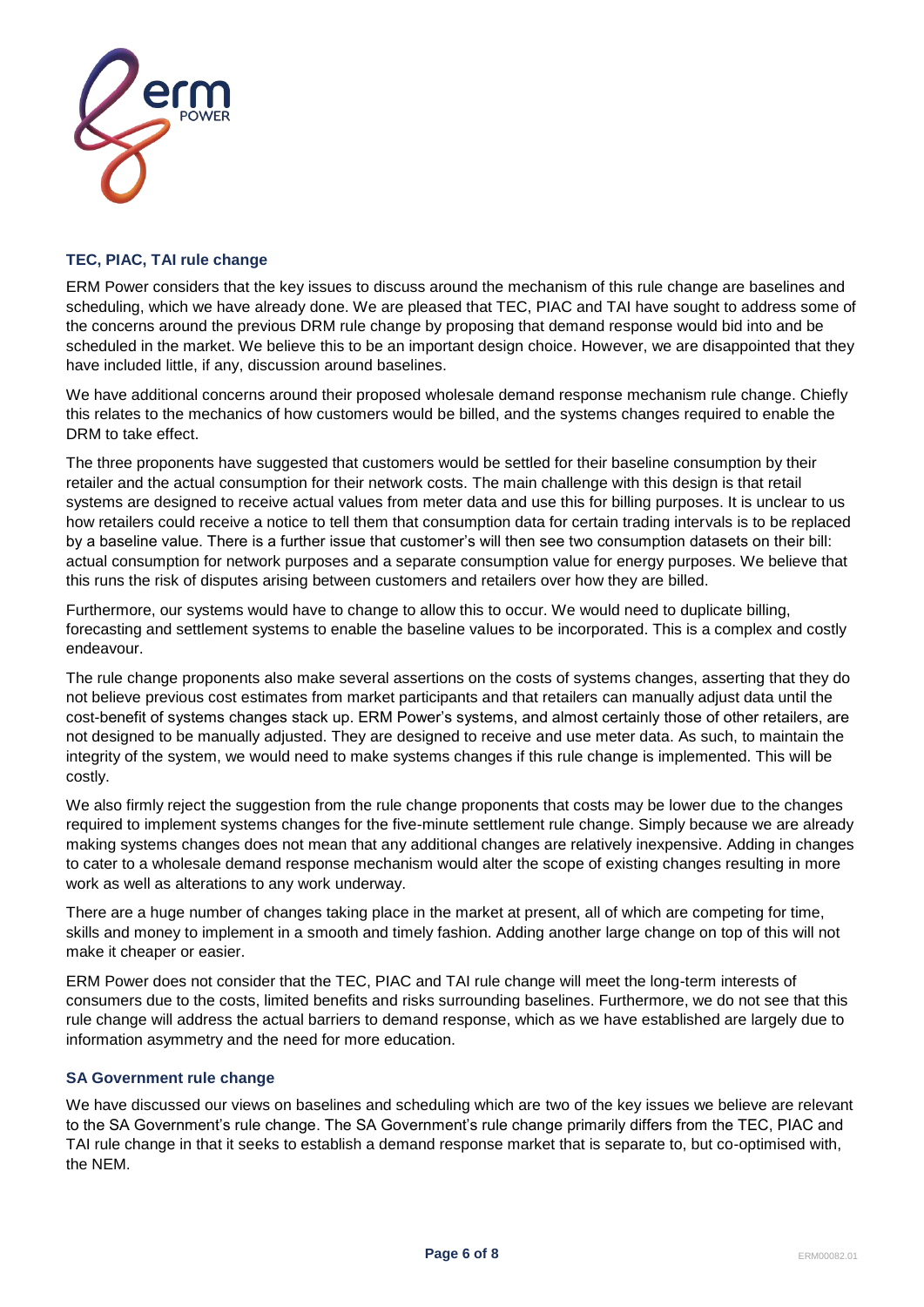

We acknowledge that the purpose behind a separate market is to enable a quicker implementation that avoids costly systems changes for retailers. The SA Government is right to consider these issues. However, the reality of the proposal is that it would spread the actual costs of the market onto all consumers. This would create a situation where all consumers are paying for a service from which only a small sub-section of consumers benefit. We do not consider that this would be in the long-term interest of consumers. As such, ERM Power opposes the South Australian Government's rule change for a separate Wholesale Demand Response Market.

# **AEC rule change**

We believe that the only one of the three rule changes that may help address the actual barriers to demand response is the AEC's demand response registry rule change. A registry would help improve the market's wider knowledge about the scale and appetite for demand response as well as help existing demand response providers in negotiations with retailers. This can be done at a far lower cost than the other two rule change proposals.

The operation of the proposed registry will also provide a helpful learning stage for the market. ERM Power considers that the first few years of operations of the registry will provide much needed information around demand response in practice. In this light, we consider the AEC's proposal of a market review after three years to be a worthwhile and important part of the rule change proposal.

We do not agree with all of the points set out in the rule change. In particular, we contend that the requirement for any load registered with a DRA to be classified as a scheduled load at all times or during certain period needs further consideration. There is a risk that these requirements, along with the voluntary nature of registration could lead to a situation where little, if any, demand response is registered as the costs of registration in terms of scheduling, may exceed any benefit.

## **Alternative approaches**

ERM Power believes that there is an alternative approach available for some consumers who wish to enter into demand response arrangement but find that their retailer may be unwilling to do so. Customers could, if they wish, establish an embedded network with loads split across multiple NMIs and find separate retailers for their demand responsive load and other load. This would not require changes to systems and would constrain costs to those seeking to benefit. Third party demand response aggregators or service providers could even choose to become retailers for these specific demand responsive NMIs. The changes made as part of the Power of Choice review have created this as an option. For large facilities, the costs of doing this are unlikely to be material.

Metering costs have dropped dramatically for residential and small business loads in recent years, and new advanced meters would be suitable for smaller demand response facilities. For larger demand response facilities that might require more accurate metering (e.g. type 3), the metering costs are still likely to be trivial compared to the benefits available to the customer.

### **Conclusion**

ERM Power is a strong supporter of demand response but we do not believe that a clear case has been made that there is an inefficient volume of demand response in the market, that there are genuine barriers to accessing demand response arrangements or that the costs of a demand response mechanism as part of the broader market will bring adequate benefits. In reality, there are a range of demand response providers in the market providing ample choices to customers.

To the extent that there are in fact barriers these largely relate to the broader energy market or the need for consumers to be better educated around how they can provide demand response through existing channels. The TEC, PIAC, TAI and SA Government rule changes will not address these barriers. In our view, they would in fact impose costs more broadly on consumers for little benefit.